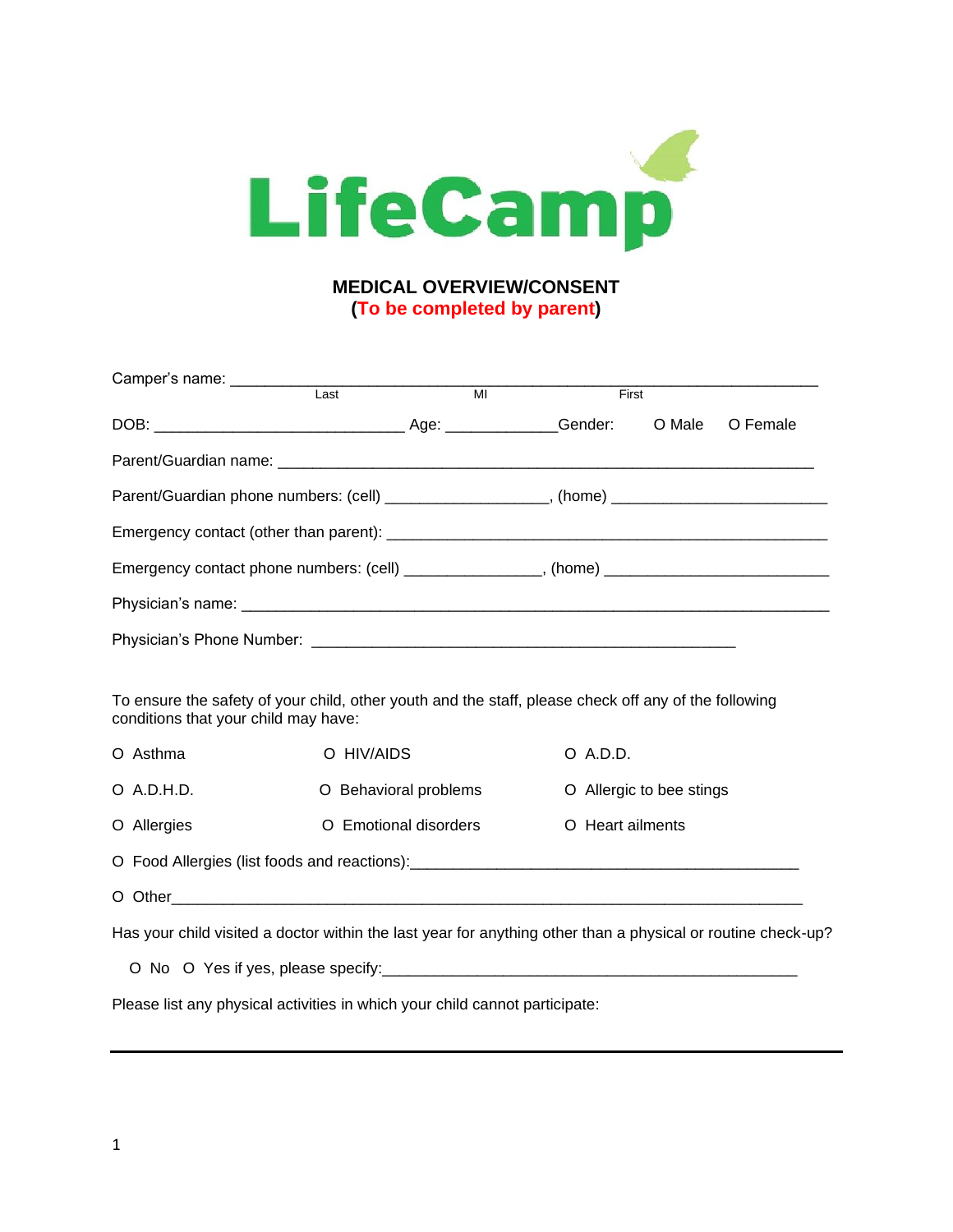## **HEALTH FORM (To be completed by physician)**

| Camper's name:                                                       | Last | MI                                              | First                        |
|----------------------------------------------------------------------|------|-------------------------------------------------|------------------------------|
| Health History: (check and month/year)                               |      |                                                 |                              |
| O Asthma: _______________                                            |      | O Behavioral Problems: __________               | O Concussion: ___________    |
| O Ear infection: __________                                          |      | O Hay Fever: _____________________              | O Chicken Pox: ___________   |
| O Rheumatic Fever: ______                                            |      | O Ivy Poisoning: __________________             | O Measles: _________________ |
| O Convulsions: ________                                              |      | O German measles: ______________                | O Mumps: __________________  |
| O Diabetes: _____________                                            |      |                                                 |                              |
|                                                                      |      |                                                 |                              |
| If answered yes to above, please provide details:                    |      |                                                 |                              |
|                                                                      |      |                                                 |                              |
| immunization record may be attached here)                            |      |                                                 |                              |
|                                                                      |      |                                                 |                              |
| Measles Vaccine (live):___________                                   |      |                                                 |                              |
| German measles (Rubella): _____________                              |      |                                                 |                              |
| Other:                                                               |      |                                                 |                              |
| <b>Allergy History:</b><br>(Yes/No)                                  |      | (Yes/No)                                        | <b>Drug Reactions:</b>       |
| Hay Fever:<br>Asthma:<br>Eczema:<br>Hives:<br>Insect Sting:<br>Food: |      | Sulpha:<br>Penicillin:<br>Antibiotic:<br>Other: |                              |
| (If yes, to what food/foods:                                         |      |                                                 |                              |